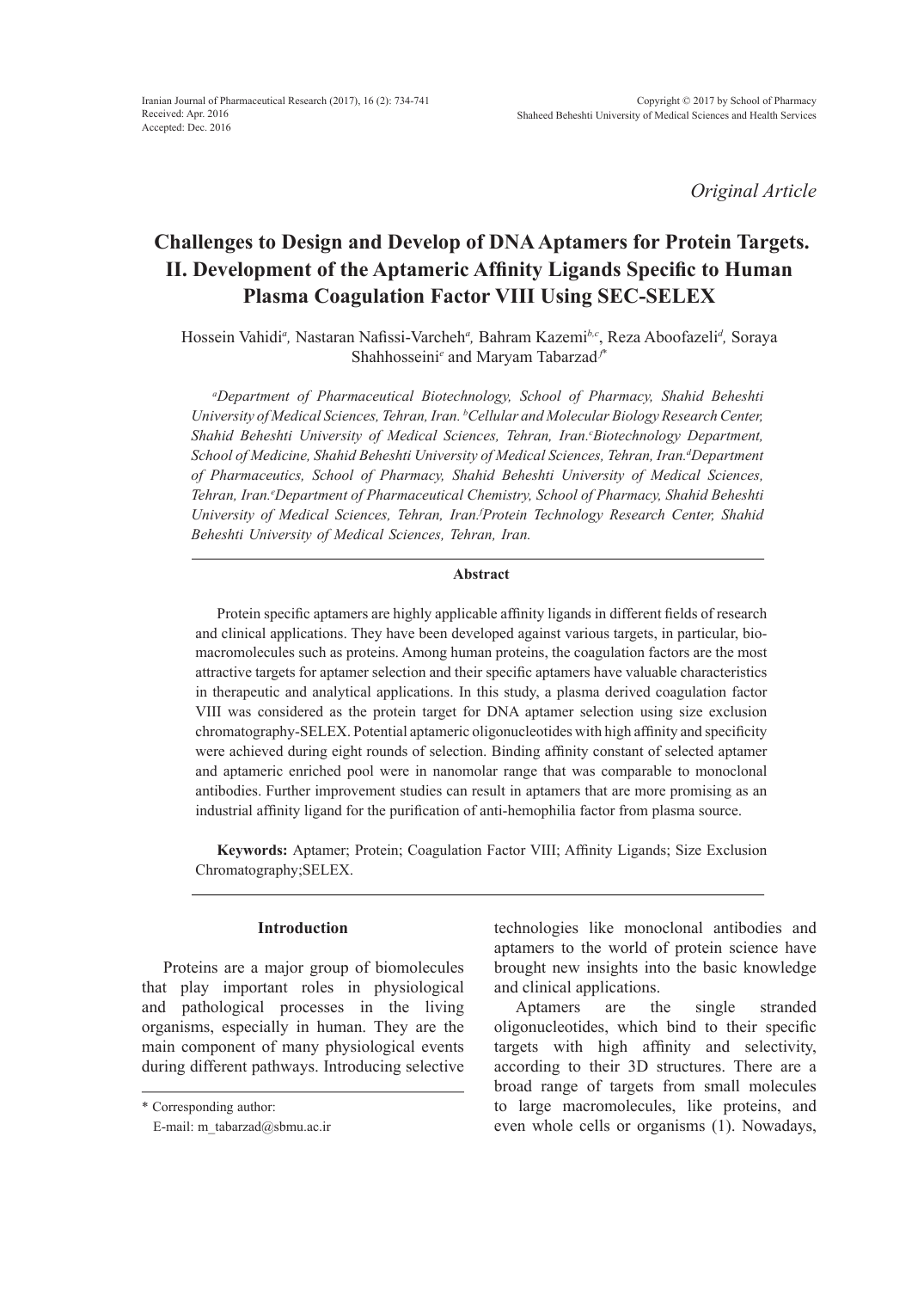aptamers have been evaluated for numerous applications, as an alternative for the monoclonal antibodies. Aptamers have been extensively studied for the analytical applications such as affinity chromatography (2, 3).

Selection of protein specific aptamers is performed according to the methods of «Systematic Evolution of Ligands by EXponential enrichment» (SELEX) and various related subtypes, in addition to the non-SELEX technologies (4). During SELEX, a random single stranded oligonucleotide library is incubated with target molecules and then, bound oligonucleotides are selected and separated from the non-bound oligos using different partitioning techniques, such as electrophoresis, chromatography, membrane filtration, and dialysis. Enriched pool of oligonucleotides, then, amplifies and enters to a new selectionpartitioning-amplification cycle. At the end of SELEX process, when no more increase in the binding affinity was observed, the selected aptameric sequences are cloned and characterized (5). Size exclusion chromatography (SEC), as a partitioning technique, could result in the development of aptameric ligands in solution, without the target immobilization on solid supports. It would be valuable, especially in the selection process of protein specific aptamers, since the conformational alterations induced by surface attachment will be minimized.

Clotting factor VIII (FVIII) is one of the non-enzymatic cofactor in the blood coagulation pathways that after activation, interacts with FIXa to trigger the factor  $X$  (FX). If there are defects in the FVIII gene on chromosome X, the patients suffer from a bleeding disorder called hemophilia A. By November 2012, more than two thousand various mutations in FVIII gene had been described that resulted in bleeding disease (6). Since 1960s, replacement therapy has been applied for emergency and prophylaxis treatment of hemophilia using FVIII concentrates. Currently, Coagulation FVIII products as the main hemophilia treatment is supplied from two sources, including extraction from human plasma or production by recombinant technology (7).

Treatment with coagulation factor VIII is an expensive therapy, which cost approximately 100 000 US\$ per year for one patient. Accordingly, numerous studies have focused on the improvement in the supply, safety and also, cost of the pharmaceutical factor VIII product by optimizing production, isolation, and purification process (8). Currently, there are various methods and affinity ligands for specific purification of factor VIII that monoclonal antibodies are the most established ones (9-12). Other affinity ligands applied for purification of this coagulation factor are heparin and "one" specific peptide ligand  $(13)$ .

This study was aimed to select high affinity specific aptamers against coagulation factor VIII that could be considered as an affinity ligand candidate for protein purification or analysis. The SELEX technology with size exclusion chromatography (SEC) in partitioning step was used to develop specific aptameric ligands. Final aptamers could be considered as potential affinity ligands to develop an aptamer based affinity chromatography for FVIII purification from plasma source.

## *Material and Methods Materials*

PCR set including Taq DNA polymerase (5IU/μL), PCR 10x buffer (500 mM KCl and 200 mM Tris-HCl, pH 8.4), and  $MgCl<sub>2</sub>$  solution (100 mM) were purchased from SinaClone (Iran). HPLC grade random single stranded DNA library, forward and reverse primers were synthesized by Metabion Company (Germany) at the concentration of 200 nM. TAE 10x buffer (1x buffer contains 40 mM Tris, 20 mM acetic acid and 1 mM EDTA) was obtained from Fermentas Company (Canada). 50-1500 bp DNA ladder and 6x loading dye (bromophenol blue and xylene cyanol) were prepared from GeneOne Company (Germany) and Vivantis Company (Malaysia), respectively. SafeStain dye and molecular grade agarose were obtained from SinaClone (Iran). Purified water was supplied from Direct-Q3 system (Millipore, USA). Sephadex superfine G75 was purchased from Pharmacia (Sweden). Culture media of LB broth and LB agar were supplied from Merck (Germany) and SOC medium from Sigma-Aldrich (USA). Plasmid extraction kit and DNA gel extraction kit was purchased from Bioneer (Korea). Plasma derived coagulation factor VIII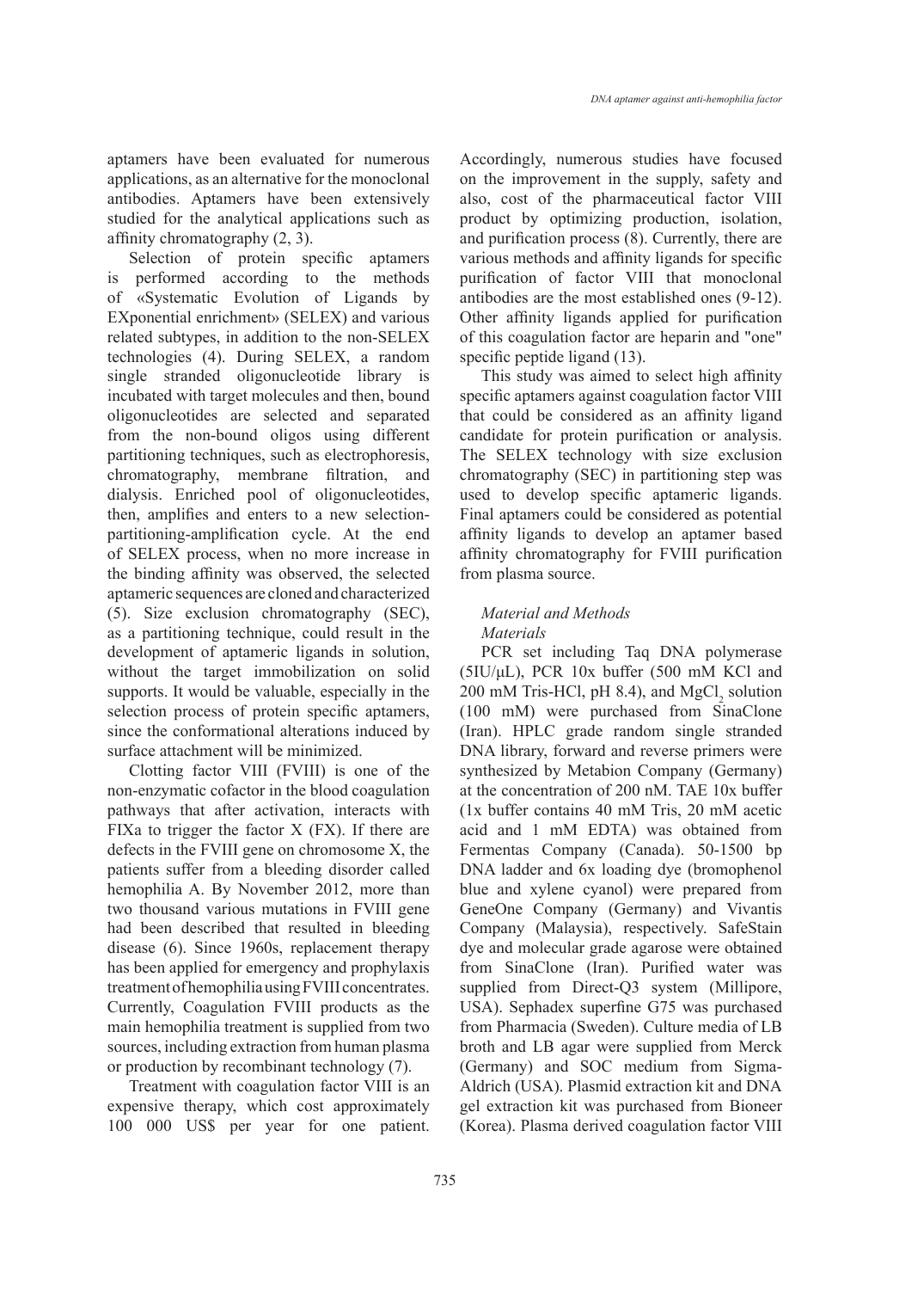(Haemoctin 500) was obtained from Biotest (UK). Factor VIII deficient plasma was supplied from Technoclone (Austria).

### *Library design and amplification*

A DNA pligonucleotide of 30 nucleotides random DNA region flanked by two fixed regions of 23 and 24 nucleotides in the sequence of 5'-GGTGTTACTCTTCATGTGGATCCG (N30) AGAATTCAGCACCCTAGCCTCGT-3' was designed and synthesized chemically (Metabion, Germany). Amplification of the random pool was run by PCR method using 24nts forward primer, 5'-GGTGTTACTCTTCATGTGGATCCG-3' and 23nts reverse primer, 5'-ACGAGGCTAGGGTGCTGAATTCT-3'. Five nanograms of random DNA pool were used as starting template. PCR amplification program was a 2 min denaturation at 95 °C, by 30 repeats of thermal cycling included 95°C(30 sec),64 °C (45 sec), and  $72^{\circ}$ C (15 s) and also final 5 min polymerization at 72°C. To prepare a single stranded random DNA library, amplified dsDNA pool was introduced directly to the asymmetric PCR including 35 cycles of amplification similar to the PCR protocol except the ratio of the forward to the reverse primer which kept at 1 to 10 (14).

### *SELEX process*

Purified ssDNA oligonucleotide was thermally treated to form reproducible secondary structures. So, it was firstly heated at 95°C for 10 min; then cooled down immediately to 4°C, on ice for 5 min and finally kept at room temperature for additional 5 min to complete the formation of secondary structures. This 3D random ssDNA pool was incubated with Coagulation factor VIII solution in the binding buffer (Tris 40 mM, NaCl 117 mM, CaCl, 5 mM and  $MgCl_2$  5 mM, pH = 7.4) for defined time at 4°C. Then, bound oligonucleotides were separated from the unbound ones using SEC. This partitioning step was run at 1\*20 cm column of Sephadex G75 and flow rate of 1 mL/min at 4 °C. Coagulation factor VIII and their bound oligonucleotides passed the column in void volume and collected in first 20 mL elution volume. The assay of the elution fractions for FVIII protein was performed by measuring the

changes in 280 nm absorption using spectroscopy (ScanDrop, Analytik Jena, Germany). The collected samples were concentrated by Vivacon, cutoff 50 KDa (Sartorius, Germany) during 2 min of centrifugation at 4 °C and 8000 rpm. Concentrated solution in less than 0.5 mL was collected and after phenol/chloroform extraction, the aqueous phase was applied to the PCR and Asymmetric PCR amplification process. After that, this new enriched ssDNA pool was purified using agarose gel electrophoresis and applied for the next round of selection.

### *Counter SELEX*

Coagulation factor VIII deficient plasma was re-suspended by 2 mL binding buffer. In  $3<sup>rd</sup>$  and 7th round of SELEX, the enriched pool from previous round of selection was amplified, purified; and incubated to 1 mL of deficient plasma for 30 min in 4 °C. Incubation mixture was passed through 0.45  $\mu$ M nitrocellulose membrane filter (Sartorius, Germany). Then, the filtrate was considered for the next round of selection.

### *Cloning and Sequencing*

The final enriched aptameric pool was cloned using InsTAclone PCR Cloning Kit (Fermentas, USA). White recombinant clones were selected and plasmids were extracted. Purified plasmids were sequenced by a pair of universal primers. Then, sequences were analyzed by BlastN software of NCBI and aptamer sequences were de-convoluted according to the specific forward and reverse primers.

### *Affinity determination*

Dissociation constant (Kd) of enriched libraries and individual aptamers were determined by fluorescence method. Enriched aptameric pool was amplified by PCR followed asymmetric PCR in the presence of the fluorinated reverse primer (Fluorescein) using Pfu DNA polymerase. Then, labeled oligonucleotide pool was diluted to a set of twelve concentration (from 0.5 to 700 nM) and incubated with 20 ng coagulation factor VIII (equal to 700 pM). All test samples were run triplicated. A similar set of 12 different concentrations of labeled oligonucleotides was prepared as standards to draw calibration curve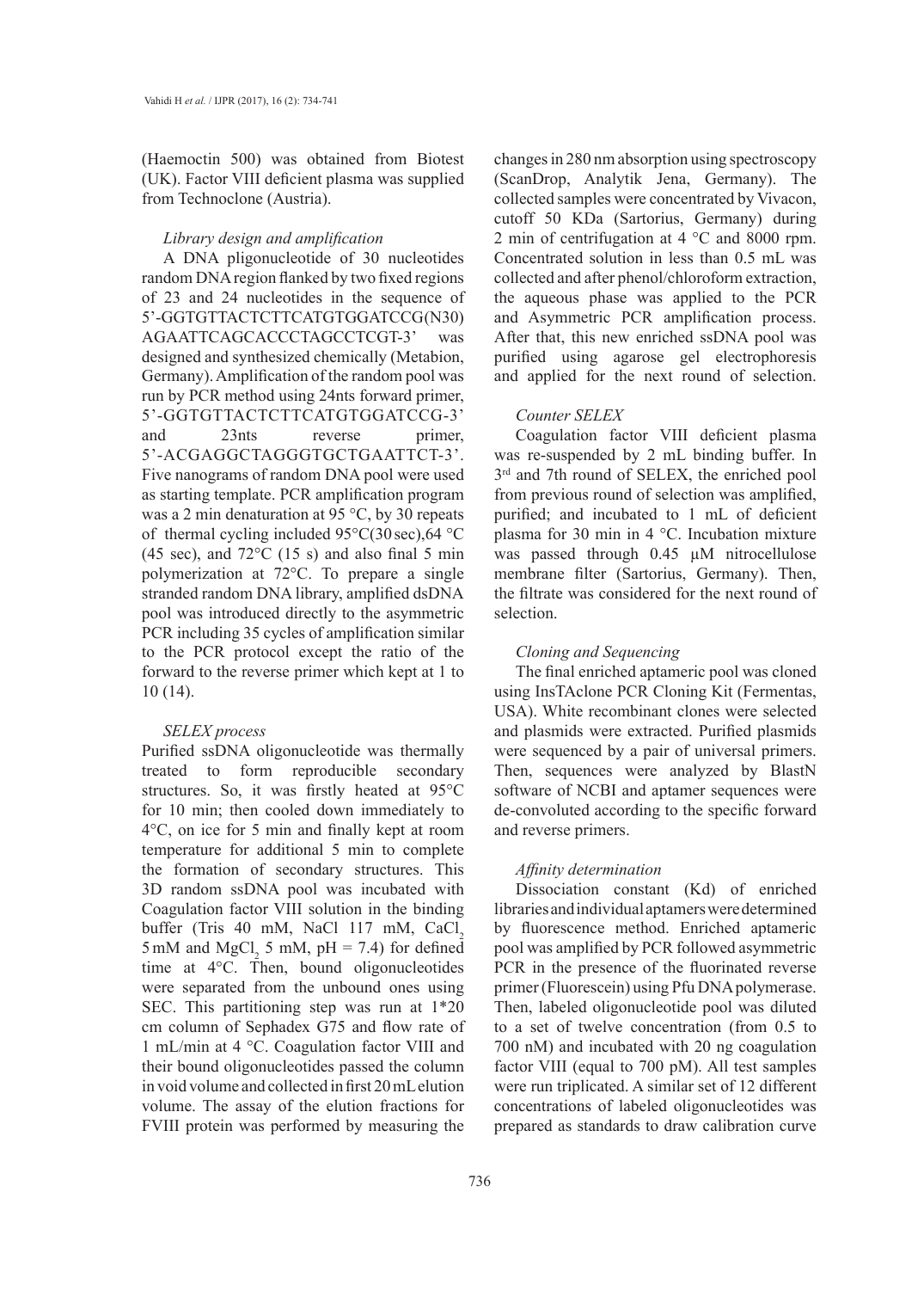

Figure 1. Gel electrophoresis of amplified DNA pool on 2% agarose.

Lane 1: Asymmetric PCR amplification, Lane 2: PCR amplification and Lane 3:50bp DNA ladder.

for fluorimetry.

Nitrocellulose filtration was applied to separate bound from unbound oligonucleotides. Filtration run under the vacuum and the filter was washed three times with binding buffer to remove unbound oligonucleotides completely. Then, the fluorescence absorption of filtrates was measured by fluorescence spectroscopy (F2500 fluorimeter, Hitachi, Japan). Excitation and emission wavelength were set at 492 nm and 521 nm, respectively. Difference between standards and samples fluorescence absorption was calculated as the quantity identifier of the bound oligonucleotides. The results were analyzed by GraphPad Prism 5 and the binding constant (Kd) was calculated according to the method of non-linear regression and bindingsaturation, one site-total.

### **Results and Discussion**

*Preparation and amplification of Random DNA library* 

A random ssDNA pool was designed by 30nts central random region which provide efficient diversity of  $10^{13}$ -10<sup>15</sup> various 3D structures of oligonucleotides. Fixed flanking region composed of two  $\sim$  20 nts that served as primer binding region during PCR amplifications. For the first round of selection, the designed 77 nts random DNA oligonucleotide was amplified with PCR and then, asymmetric PCR to develop a random single stranded DNA library. For the following selection rounds, recovered DNA library was first amplified by PCR and then converted to ssDNA pool omit "of DNA" by Asymmetric PCR (Figure 1). As showed in Figure 1, in the molar ratio equal to 10 of reverse to forward primers, a significant increase in the amount of ssDNA compared to that of dsDNA can be seen after 35 cycles of amplification. Then, ssDNA was purified and applied to the next round of selection. Concentration of the recovered DNA solution (regarding 260 nm absorption) was decreased as the selection round increased. Accordingly, for the  $8<sup>th</sup>$  round of SELEX, the value after 35 cycles of amplification was less than  $0.01$  ng/ $\mu$ L.

In aptamer technology, 3D structures of the single stranded oligonucleotides play an important role in binding to the targets. Accordingly, reproducible induction of the 3D structures in random ssDNA pool was essential at the beginning of each round. Applying the same thermal treatment before starting each round of selection process supports the reproducible formation of 3D structure for individual sequences during different rounds of selection.

### *In-vitro selection of target specific oligonucleotide ligands*

In vitro selection of FVIII-specific DNA aptamer was run using SELEX method based on size exclusion chromatography in partitioning steps (Figure 2). Starting random oligonucleotide libraries for in-vitro aptamer selection have been usually designed to cover bout 1013-15 different sequences. According to the published studies, a random region of about 30 nts can gratify the desired diversity (15-17). Coagulation factor VIII is a large glycoprotein of 2332 amino acids with multi domain structure and has an important role in intrinsic blood coagulation cascade (18, 19). The molecular mass of the 77 nts ssDNA oligonucleotide was around 20 KDa, while the molecular mass of plasma deriving coagulation FVIII was about 300 KDa. Accordingly, Sephadex G75 with the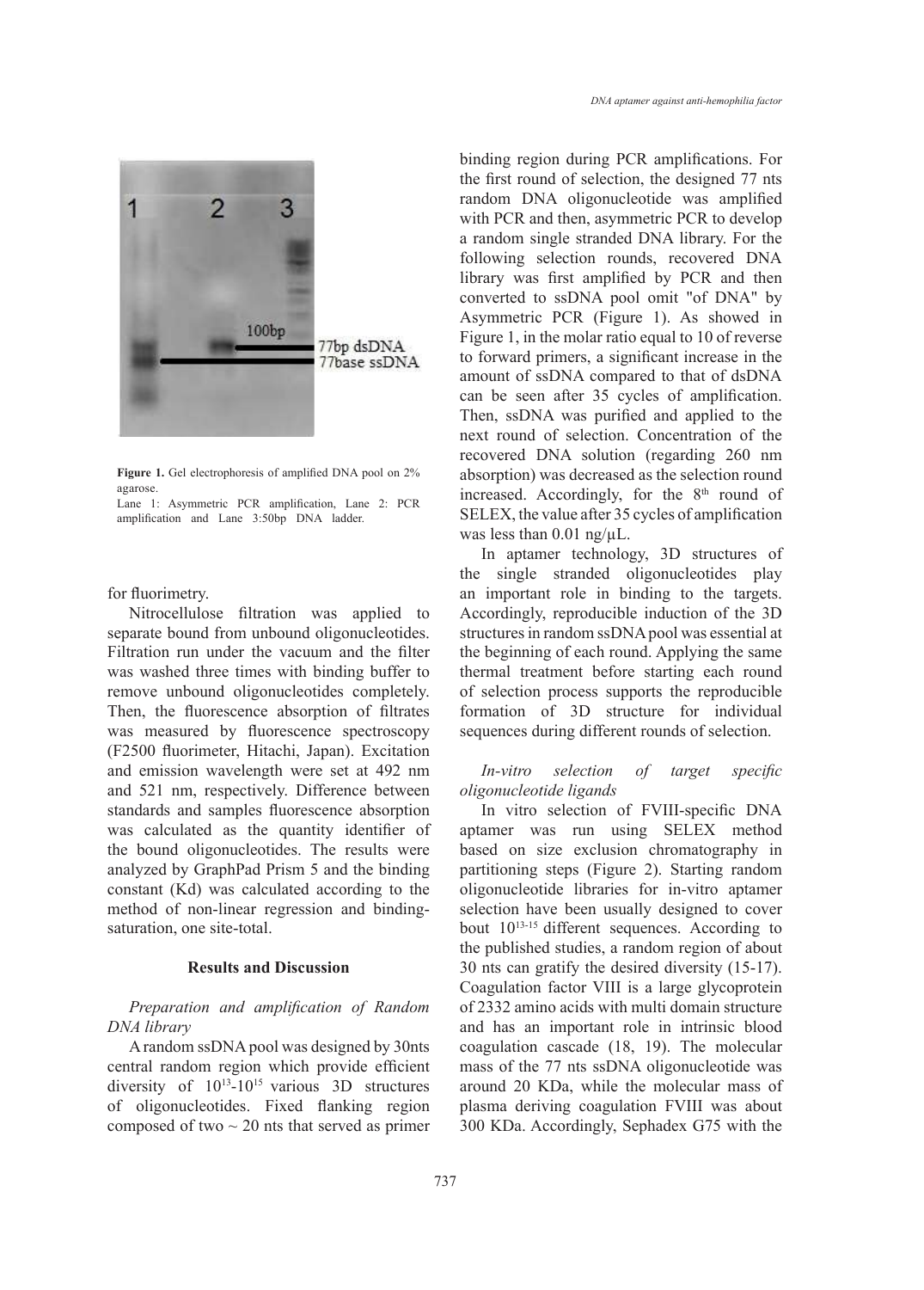

**Figure 2.** schematic presentation of the SELEX process utilized to develop FVIII specific aptamer. Eight rounds of selection was run to enrich the aptameric ssDNA pool. Counter selection using FVIII deficient plasma was run at 3rd and 7th round. Final enriched pool was run at 3rd and 7th round. Final enriched pool was clones and sequenced.

fractionation range of 3-70 KDa was selected as fixed column for SEC. Therefore, the protein of FVIII and bound oligonucleotides eluted in void volume, whereas, free oligonucleotides enter the pores of column and take a longer time to pass through the system. The FVIII protein is a large glycoprotein with high sensitivity to environmental conditions (20) that result in difficulties to arrange appropriate condition for selection process. To get maximum availability of protein epitope, it would be better to conduct aptamer selection by a freely soluble form, not immobilized protein. Accordingly, in this study, the protein-oligonucleotide library incubation step was performed in free solution and the bound and unbound oligonucleotides were separated by size exclusion chromatography according to the size differences (21). By this method, the incubation and the partitioning steps were run without solid support protein attachment. Keeping protein in solution during aptamer selection helps to conserve the target protein physiological conformation.

The concentrations of recovered ssDNA from each round of SELEX, after electrophoresis and gel extraction, were decreased as the number of SELEX cycle increased. Two rounds of negative

selection (counter SELEX) were run to eliminate cross binding of selected oligonucleotides to the other plasma protein components. During negative selection, the enriched ssDNA pool from previous round was incubated with coagulation FVIII deficient plasma, then, followed by nitrocellulose membrane filtration. In order to stringent the selection condition, concentration of the protein solution and the incubation time were set to decrease. Consequently, the affinity of selected aptamers increased. Total eight rounds of selection (Table 1) were run and there was no significant difference between binding percentages in the last two consecutive selection rounds.

After eight rounds of SELEX, enriched ssDNA pool with high affinity to FVIII ( $Kd =$ 0.5 nM) was cloned and sequenced to reveal the aptameric sequences. As the enriched ssDNA pool contains same length different sequences, it is necessary to clone it or recently, run the next generation sequencing methods (22) to characterize aptameric sequences, individually.

#### *Affinity determination of enriched pool*

At the end of the each round, a part of the ssDNA pool of selected oligonucleotides was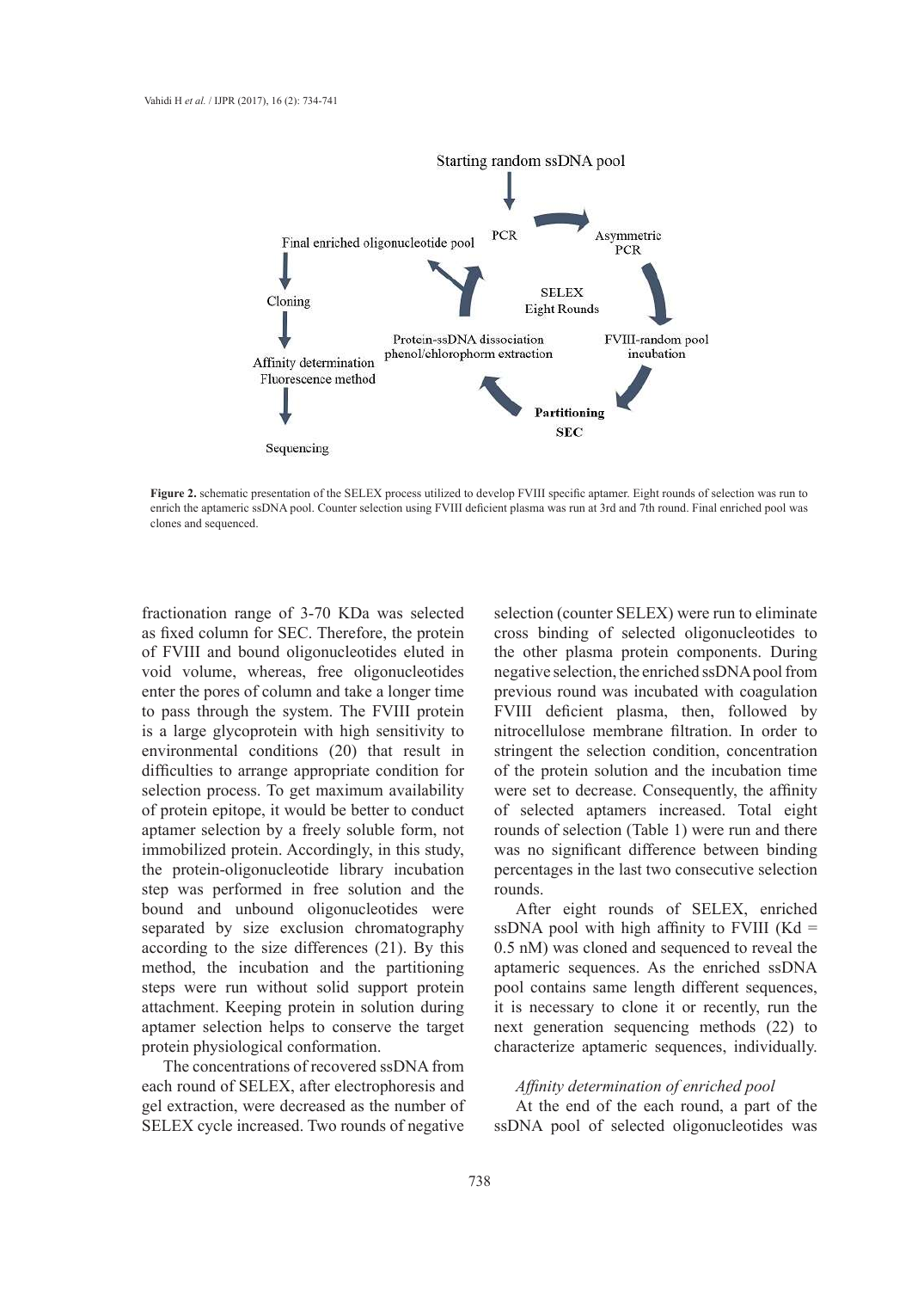

Figure 3. binding percentage of enriched ssDNA pool after different rounds of SELEX.The binding percentage was calculated using fluorescence absorbance of free oligonucleotides before and after target incubation.

considered for affinity measurement by the fluorescence method. Differences between fluorescence signals of free oligonucleotides, before and after the FVIII incubation, were measured and the percentage of binding was calculated as presented in Figure 3.

As increasing in binding percentage was less than one between rounds of 7th and 8th, therefore, SELEX process was stopped and the Kd of the last enriched aptameric pool was determined. Binding constant (Kd) of the enriched aptameric pools at 4th and 8th round were 30 and 0.5 nM, respectively. As the enriched ssDNA pool affinity was increased by 60 times during the last four rounds, the SELEX process could be stopped at the  $8<sup>th</sup>$  round. Then, the final enriched ssDNA pool was cloned and sequenced. The calculated Kd of the enriched aptameric pool was comparable to the Kd of the specific monoclonal antibodies for coagulation FVIII. Cross-affinity of aptameric ligand to the Factor VIII deficient plasma was evaluated, similarly. The result showed no differences between fluorescence signal of free oligonucleotides before and after target incubation.

Binding constant (Kd) of the final selected aptamer was measured considerably greater than the Kd of the final enriched pool. This could indicate that the truncated aptameric sequences might have higher binding affinity or the sum of affinities of different aptamer sequences might result in the higher affinity of whole final enriched pool compared to the selected aptamer sequence.

### *Aptamer sequencing*

Enriched pool of 8<sup>th</sup> round was cloned. Among 10 clones that were selected and sequenced, one of the clones presented full length sequence. The others are truncated forms of aptameric oligonucleotides. This sequences was5'-GG TGTTACTCTTCATGTGGATCCGTACGT CCTGGGCTTCTTGATCGTCAGCCGAAG AATTCAGCACCCTAGCCTCGT-3' and the dissociation constant of this aptameric sequence was calculated  $925 \pm 11.6$  nM.

### *Secondary structure prediction*

Secondary structure of the final aptameric ligand was predicted by online server of RNA Structure which indicate a central loop with three branches of stem loop structure (Figure 4). This arrangement may result in one rigid scaffold as the aptamer binding motif in the unstructured part. According to this prediction, the aptamer sequence can be further optimized by point mutation in unstructured part of binding motifs.

### **Conclusion**

Generally, human coagulation factor VIII is one of the plasma derived valuable therapeutic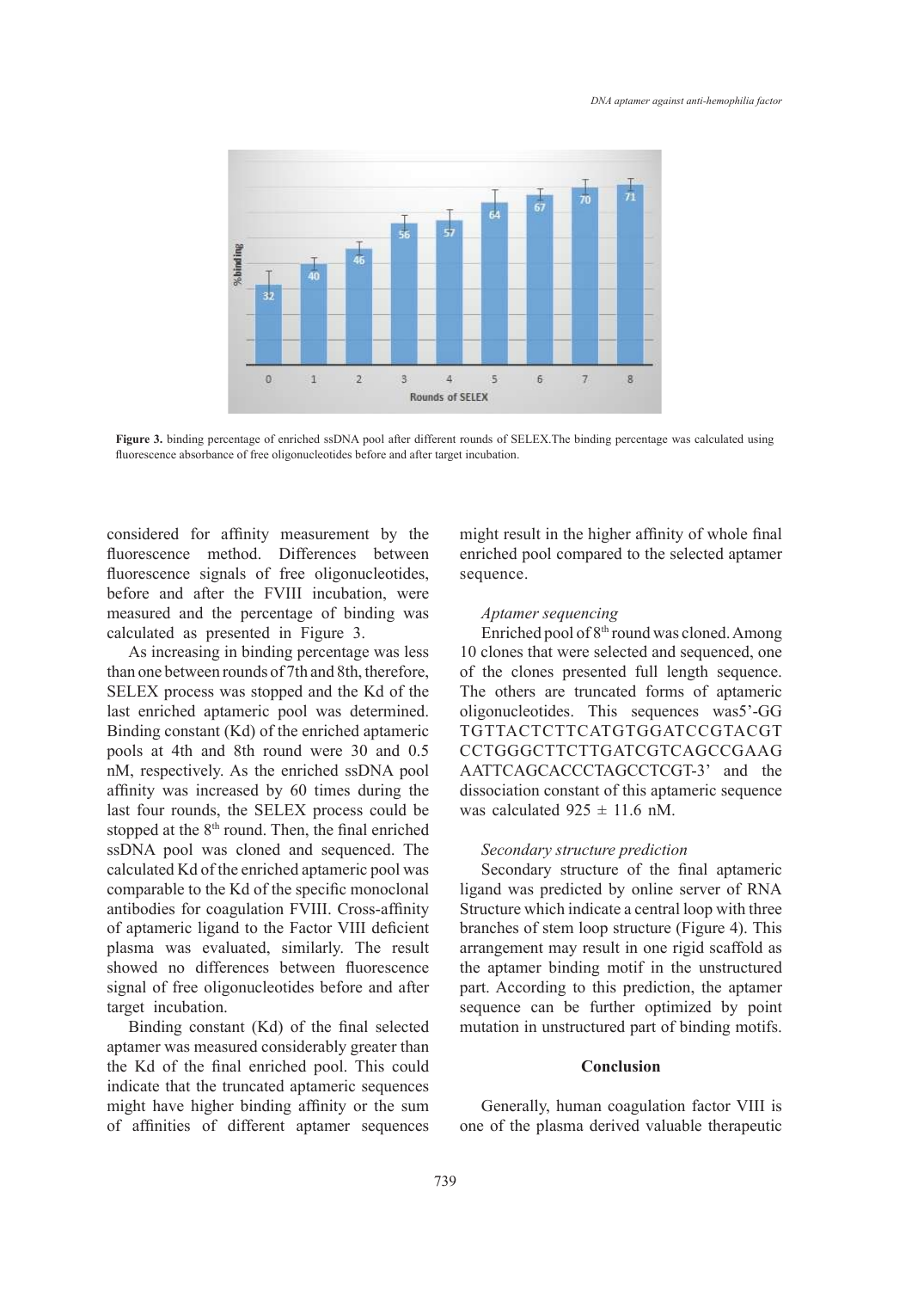

**Figure 4.** predicted secondary structure of the selected FVIII specific aptamer. Using online server of RNAStructure. Predict the lowest free experiments of the lowest free energy structure.

proteins, administered in bleeding disorders and covers a remarkable market worldwide. Improving FVIII production platform during plasma fractionation could reduce the cost of production and therefore, reduce final pharmaceutical product price. Presently, FVIII purification during plasma fractionation is performed by various chromatographic methods such as affinity chromatography and ion exchange. Specific ligands of affinity chromatography include a range from small molecules like heparin to large proteins, such as monoclonal antibodies. As a fact, a good affinity ligand for protein purification in industrial scale have to be small in size, stable with optimum affinity to bind and dissociate target in reproducible logical conditions, without adverse effect on target protein. It is also important that the ligand residue, leaked in the final product, will not affect the product safety and efficacy. Aptamers as single stranded oligonucleotides could cover the preferred properties of a high affinity ligand in protein purification.

Currently, there are different products of anti-hemophilic factor in market purified by monoclonal antibody based affinity chromatography; e.g. Monoclate-P® purified using a monoclonal antibody to vWF and Hemofil M® purified by a murine monoclonal antibody to Factor VIII: C. Additionally, some companies such as Acris Antibodies, Abcam, Thermofisher and AbD serotec® develop various types of human FVIII specific monoclonal antibodies for analytical applications. As a result, development of high affinity specific aptamers will be a promising alternative affinity ligands for most of analytical and industrial applications.

In this study, coagulation FVIII-specific